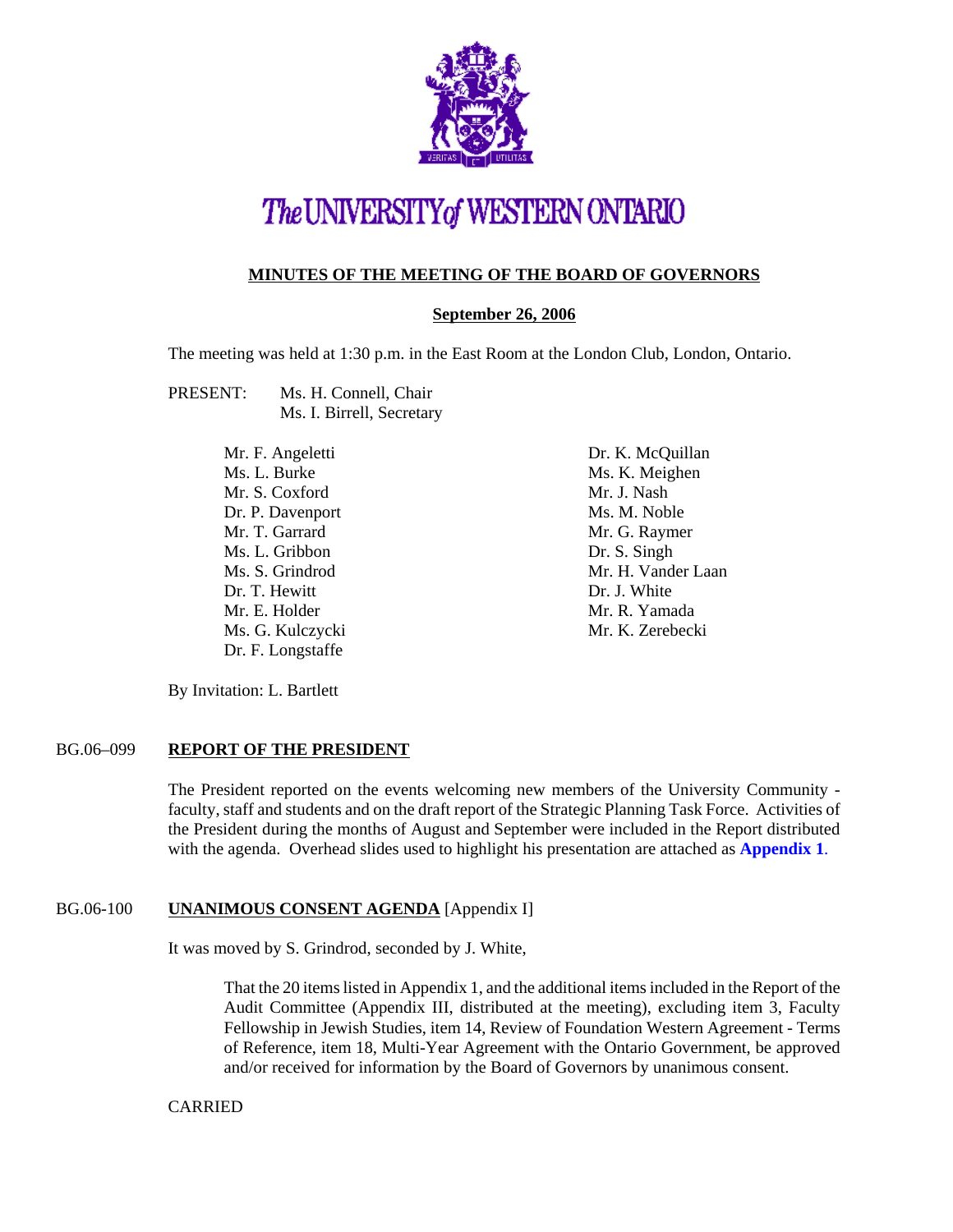Board of Governors **Open Session Open Session** September 26, 2006 Page 2

#### BG.06-101 **Minutes of the Previous Meeting**

The minutes of the meeting of June 27, 2006 (public session) were approved as circulated.

#### **REPORT OF THE PROPERTY & FINANCE COMMITTEE** [Appendix II]

#### BG.06-102 **Dental Kit Fees**

It was moved by S. Grindrod, seconded by J. White,

That the Board of Governors approve the 2006-2007 Dental Kit fees as outlined in Appendix II, Annex 1.

CARRIED by unanimous consent.

#### BG.06-103 **Faculty Fellowship in Jewish Studies**

The Board was advised that Senate, at its meeting of September 22, deferred approval of the Faculty Fellowship in Jewish Studies until further consultation with the donors could occur given that Senate approved amendments to the terms of reference of the proposal that changed the name of the Fellowship to Fellowship in Jewish History (rather than Jewish Studies) and that removed from the purpose statement reference to a potential future program in Jewish Studies.

#### BG.06-104 **Information Items from the Property & Finance Committee**

The Report of the Property & Finance Committee contained the following items that were received for information by unanimous consent:

- MBA Fee Amendment
- Quarterly Financial Report (Operating Budgets)
- Quarterly Ratio Report on Non-Endowed Funds
- Scholarships, Awards and Prizes

#### **REPORT OF THE AUDIT COMMITTEE** [Appendix III]

#### BG.06-105 **Amendment to Policy 2.5 - Retention of Consultants: Audit, Accounting and Tax**

It was moved by K. Zerebecki, seconded by M. Noble,

That the amendments of Policy 2.5 Retention of Consultants, Audit, Accounting and Tax, detailed in Appendix III, Annex 1, be approved.

#### CARRIED

### BG.06-106 **Audited Financial Statements: The University of Western Ontario**

It was moved by K. Zerebecki, seconded by H. Vander Laan,

That the Board of Governors approve the combined audited financial statements for the University for the fiscal year ended April 30, 2006 (Appendix III, Annex 2, Tab 1).

#### CARRIED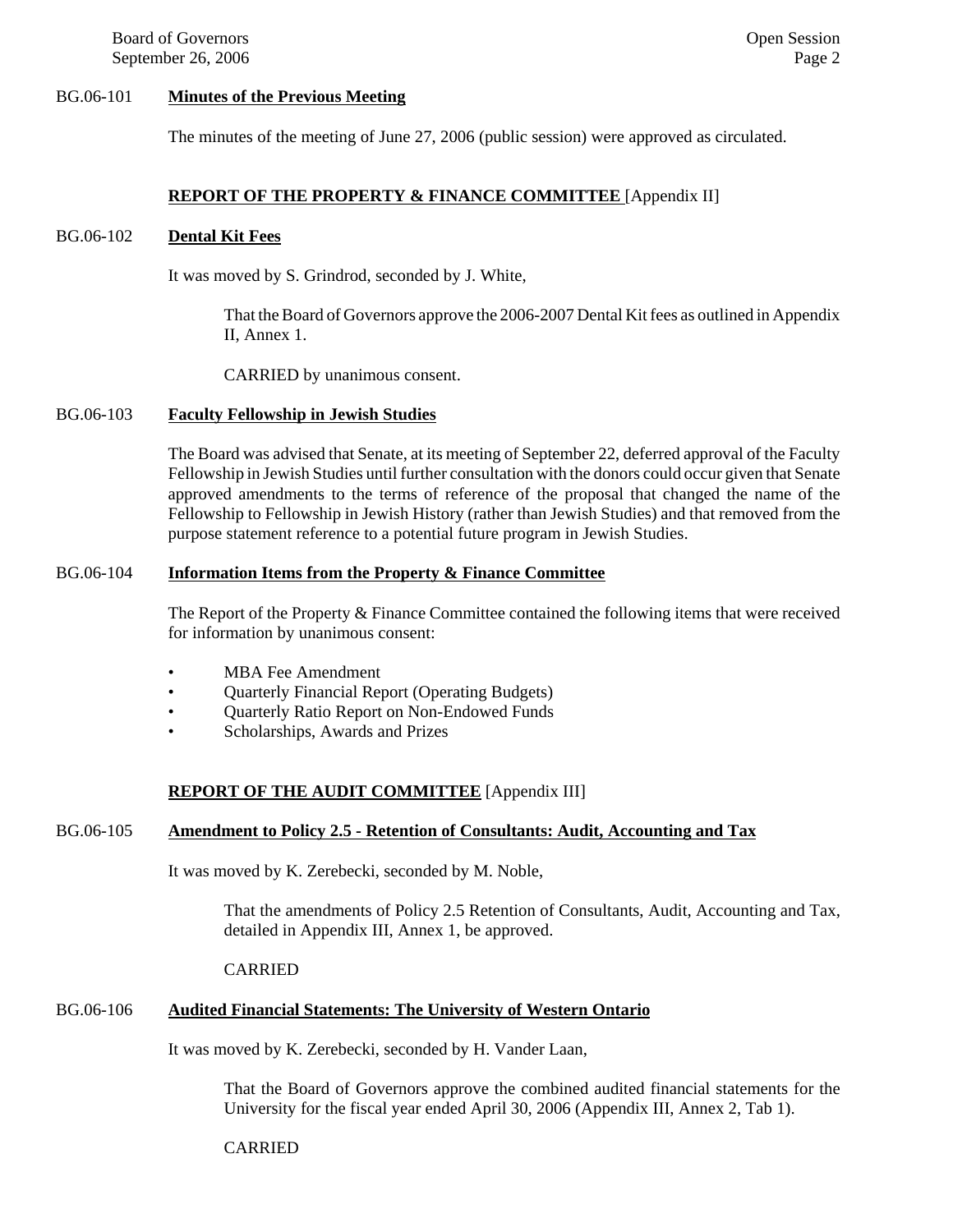Board of Governors **Open Session Open Session** September 26, 2006 Page 3

#### BG.06-107 **UWO Retirement Income Funds Program**

It was moved by K. Zerebecki, seconded by R. Yamada,

That the Board of Governors approve the audited financial statements for the UWO Retirement Income Funds Program for the fiscal year ended December 31, 2005 (Appendix III, Annex 2, Tab 16).

CARRIED

#### BG.06-108 **Information Items from the Audit Committee**

The Report of the Audit Committee contained the following items that were received for information by unanimous consent:

- Financial Statements for Related Companies and Other Organizations
- Equity Services Annual Report

#### **REPORT OF THE MCINTOSH GALLERY COMMITTEE** [Appendix IV]

#### BG.06-109 **Information Items from the McIntosh Gallery Committee**

The Report of the McIntosh Gallery Committee contained the following items that were received for information by unanimous consent:

- Size and Value of the University Art Collection
- **McIntosh Estate**
- Budget for 2006-07
- Appointment of Interim Chair
- Report of the Director

#### **REPORT OF THE SENIOR OPERATIONS COMMITTEE** [Appendix V]

#### BG.06-110 **Professional and Managerial Association – Non-Discrimination and Harassment Policy (MAPP 6.25)**

It was moved by F. Angeletti, seconded by L. Gribbon,

That the Board of Governors approve a new Non-Discrimination and Harassment policy between The University of Western Ontario and the Professional and Managerial Association to be effective October 1, 2006.

#### CARRIED

### BG.06-111 **Clinical Teachers' Association – Use of University Name**

It was moved by S. Grindrod, seconded by J. White,

That the Clinical Teachers' Association at Western be permitted to use the name "The Clinical Teachers' Association of the University of Western Ontario" in its application for incorporation.

CARRIED by unanimous consent.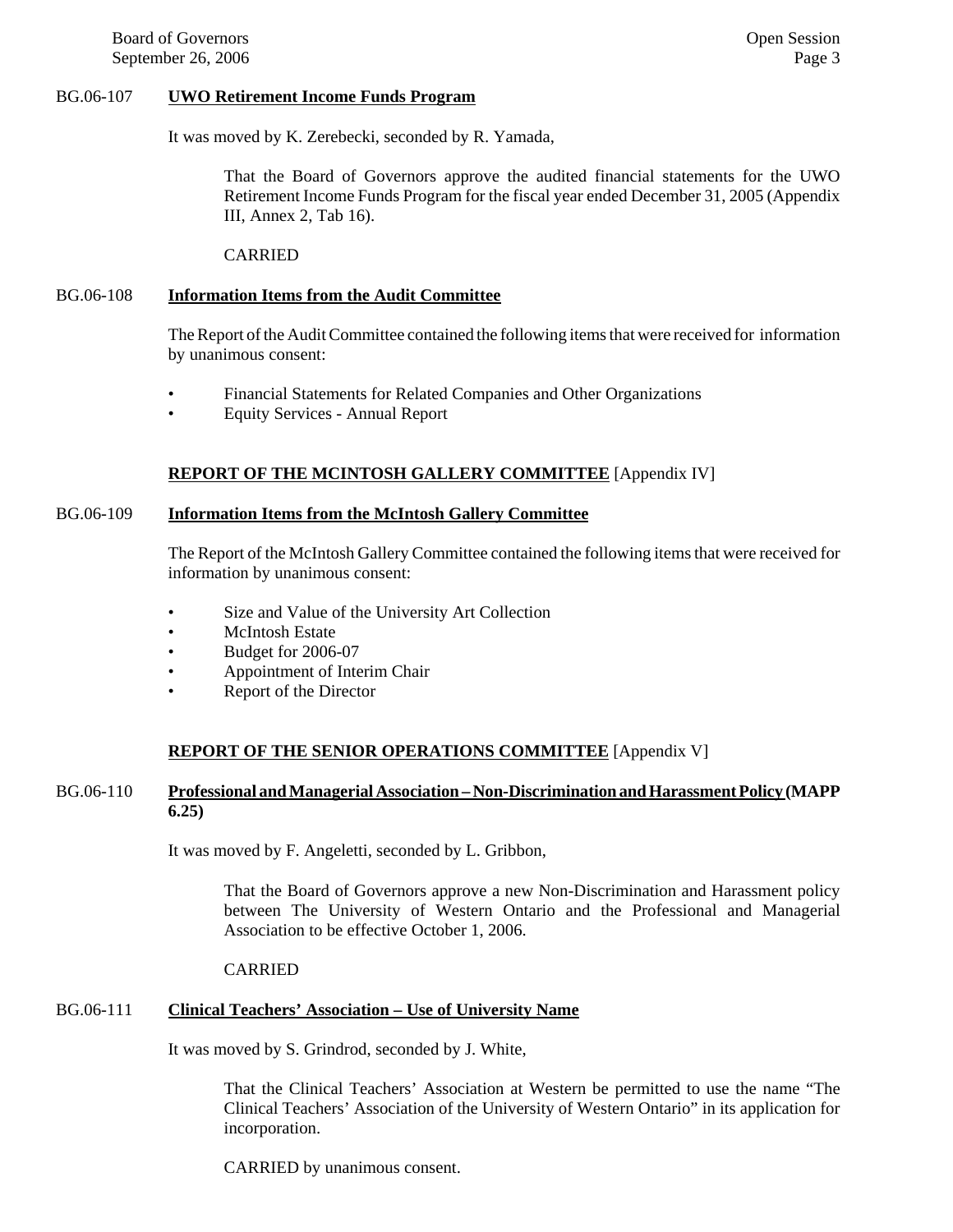#### BG.06-112 **Review of Foundation Western Agreement - Terms of Reference**

The Board received for information the proposed terms of reference for the review of the Foundation Western Agreement, detailed in Appendix V, Annex 2.

#### BG.06-113 **Information Items from the Senior Operations Committee**

The Report of the Senior Operations Committee contained the following items that were received for information by unanimous consent:

- Appointments to Committee and Boards
- Annual Report of the Senior Operations Committee

#### **ITEMS REFERRED BY SENATE**

#### BG.06-114 **Animal Use Protocol Forms: Signing Authority for Minor Modifications** [MAPP 7.12]

It was moved by S. Grindrod, seconded by J. White,

That item 4.00 of the Policy and Procedures for the Use of Animals in Research and Teaching (MAPP 7.12) be revised to allow approval of minor modifications to protocol forms to be signed by the administrative assistant for the Animal Use Subcommittee, on behalf of the AUS Chair.

- 4.00 Studies may not commence nor can assurances be sent to granting agencies until the "Animal Use Protocol" is approved by AUS and signed by the Chair of AUS or a designate.
	- 4.01 For minor modifications, e.g., changes in protocol title, funding, personnel, strain, location/housing, animal number increases of less than 100%, the Administrative Assistant for AUS may sign on behalf of the AUS Chair.

CARRIED by unanimous consent.

#### BG.06-115 **Multi-Year Agreement with Ontario Government**

Dr. Davenport provided an overview of the Multi-Year Agreement with the Ontario Government, detailed in Appendix VI, Annex 1, including access, quality, and accountability. He noted that the multi-year agreement is paraphrased or directly extracted from the draft report of the Strategic Planning Task Force.

#### BG.06-116 **Information Items Reported by the Senate**

Appendix VI, Items Referred by Senate, contained the following items that were received for information by unanimous consent:

- Multi-Year Agreement with Ontario Government
- Honorary Degree Recipients Autumn Convocation 2006
- Academic Administrative Appointments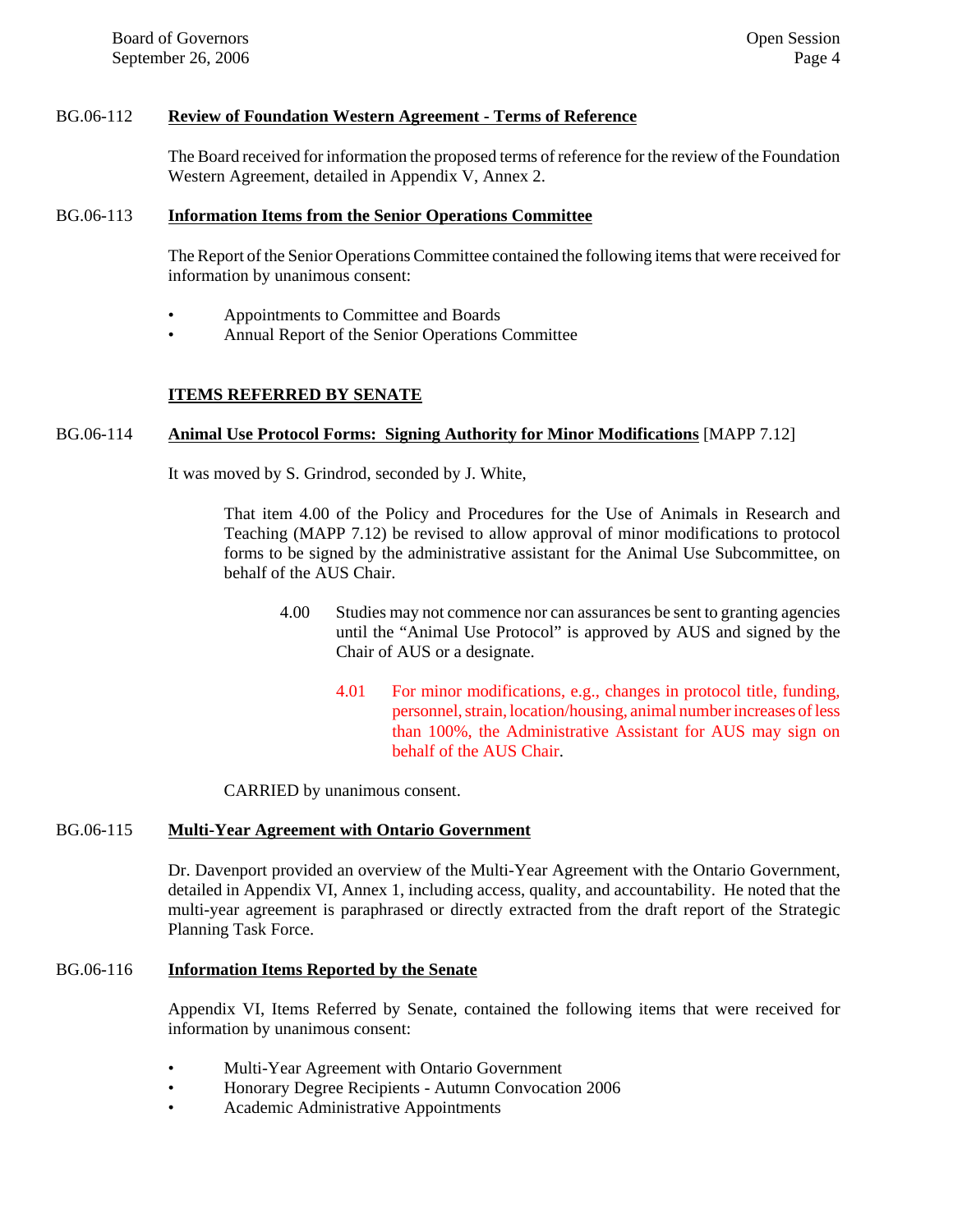Board of Governors Open Session<br>September 26, 2006 Page 5 September 26, 2006

H. Connell<br>Chair I. Birrell<br>Chair Secretary

Secretary

\_\_\_\_\_\_\_\_\_\_\_\_\_\_\_\_\_\_\_\_\_\_\_\_\_ \_\_\_\_\_\_\_\_\_\_\_\_\_\_\_\_\_\_\_\_\_\_\_\_\_